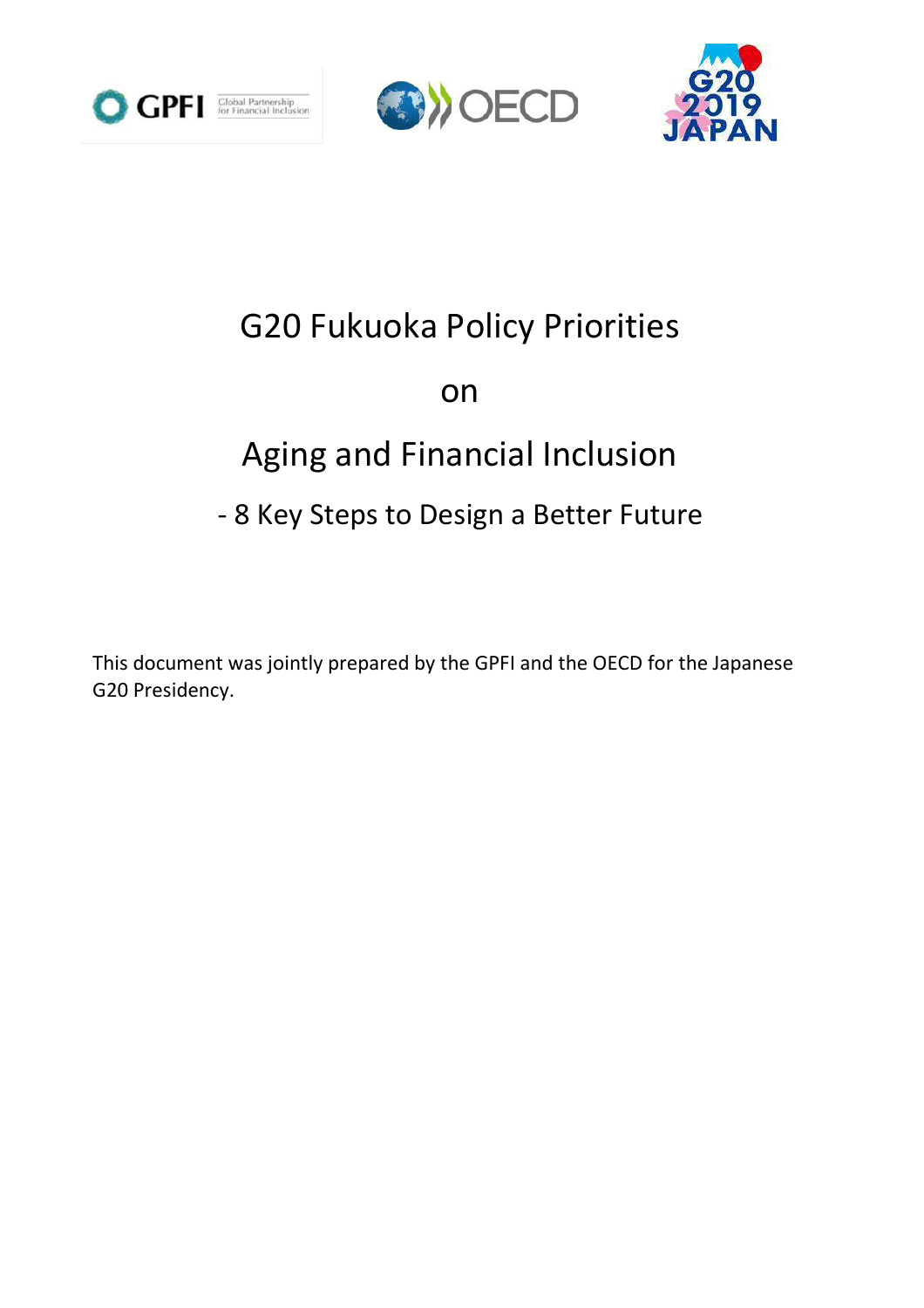### **Message from Honorary Patron of the GPFI**

"The world population is aging rapidly. By 2050, in many regions around the globe at least a quarter of the population will be over 60 years old. It is crucial to consider the needs of people at varying stages of life to achieve sustainable financial inclusion. Older generations have different needs for financial services than younger ones—and they face different challenges in access and usage. Technology holds great potential to help us manage our financial lives as we grow old. However, we also need to be mindful of the age gap in digital and financial literacy. This report serves as a solid starting point to develop additional research and initiatives that can expand financial inclusion for the aging population. I commend the GPFI for the effort and encourage all of us to continue this important work."

H.M. Queen Máxima of the Netherlands

UN Secretary-General's Special Advocate for Inclusive Finance for Development (UNSGSA)

Honorary Patron of the G20 GPFI

#### **Acknowledgements**

This document was jointly prepared by the GPFI and the OECD for the Japanese G20 Presidency. It builds on input from GPFI member countries, its Subgroups, Implementing Partners, Affiliated Partners and other key stakeholders, particularly the G20/OECD Task Force on Financial Consumer Protection, FinCoNet, the OECD International Network on Financial Education, the Better than Cash Alliance, and the Alliance for Financial Inclusion.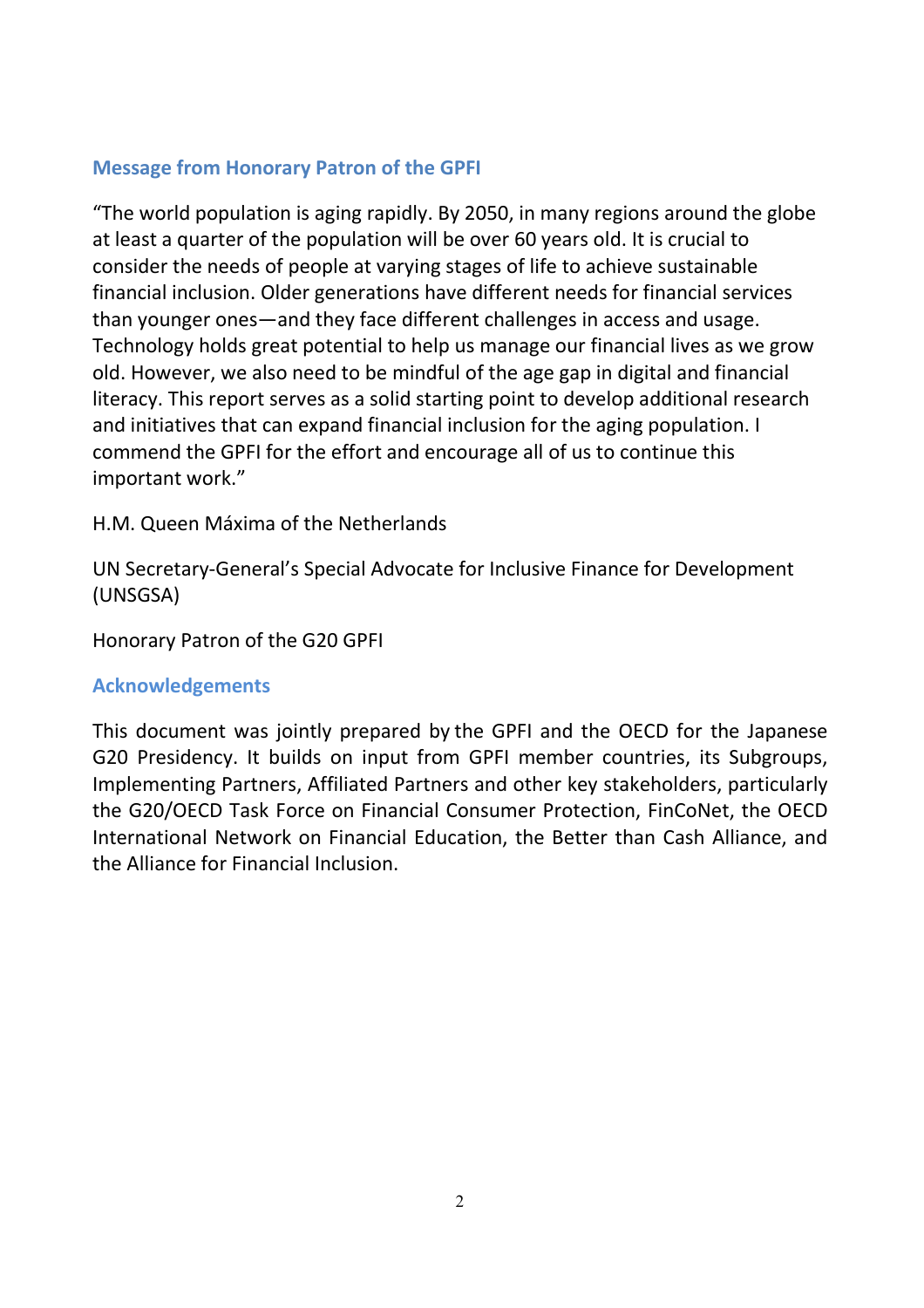#### **Introduction – why aging matters for financial inclusion**

**Aging is a global phenomenon.** The number and proportion of older people as a share of the population is growing rapidly in many developed and developing countries; still others will experience such growth in years to come. The UN predicts that there will be over two billion people aged 60 and above worldwide in 2050, and one in five people in developing countries will be aged 60 or more (UN, 2017).

And while definitions and concepts of what constitutes "old" differ around the world, such significant demographic shifts create new challenges for policy makers seeking to achieve sustainable financial inclusion; it is important to address these now, rather than place unnecessary financial burdens on younger generations or add to inequality.

The G20, in particular through the Global Partnership for Financial Inclusion (GPFI), has placed strategic importance on the financial inclusion of older people under its 2017 Financial Inclusion Action Plan, and the Japanese Presidency in 2019 has prioritized work to address the challenges faced by aging populations in G20 and non-G20 countries across the spectrum of development.

Building on previous G20 work, including the G20 Principles for Innovative Financial Inclusion, the G20 High-Level Principles for Digital Financial Inclusion and related work on financial consumer protection and financial education, this document identifies eight policy priorities in the context of aging populations (the "G20 Fukuoka Policy Priorities"). Such a focus is essential for policy makers, regulators, financial service providers and other stakeholders to maximize financial well-being across generations. This becomes particularly important in countries with limited or no social security, where there is increased vulnerability, and where long-term financial solutions that may work for some are beyond the reach of many.

Financial inclusion, supported by financial consumer protection and financial education, can also contribute to greater financial system stability and reduce pressure on public pension schemes where they exist including by increases in formal saving, the avoidance of old-age poverty, improved lifetime financial planning and intergenerational equality.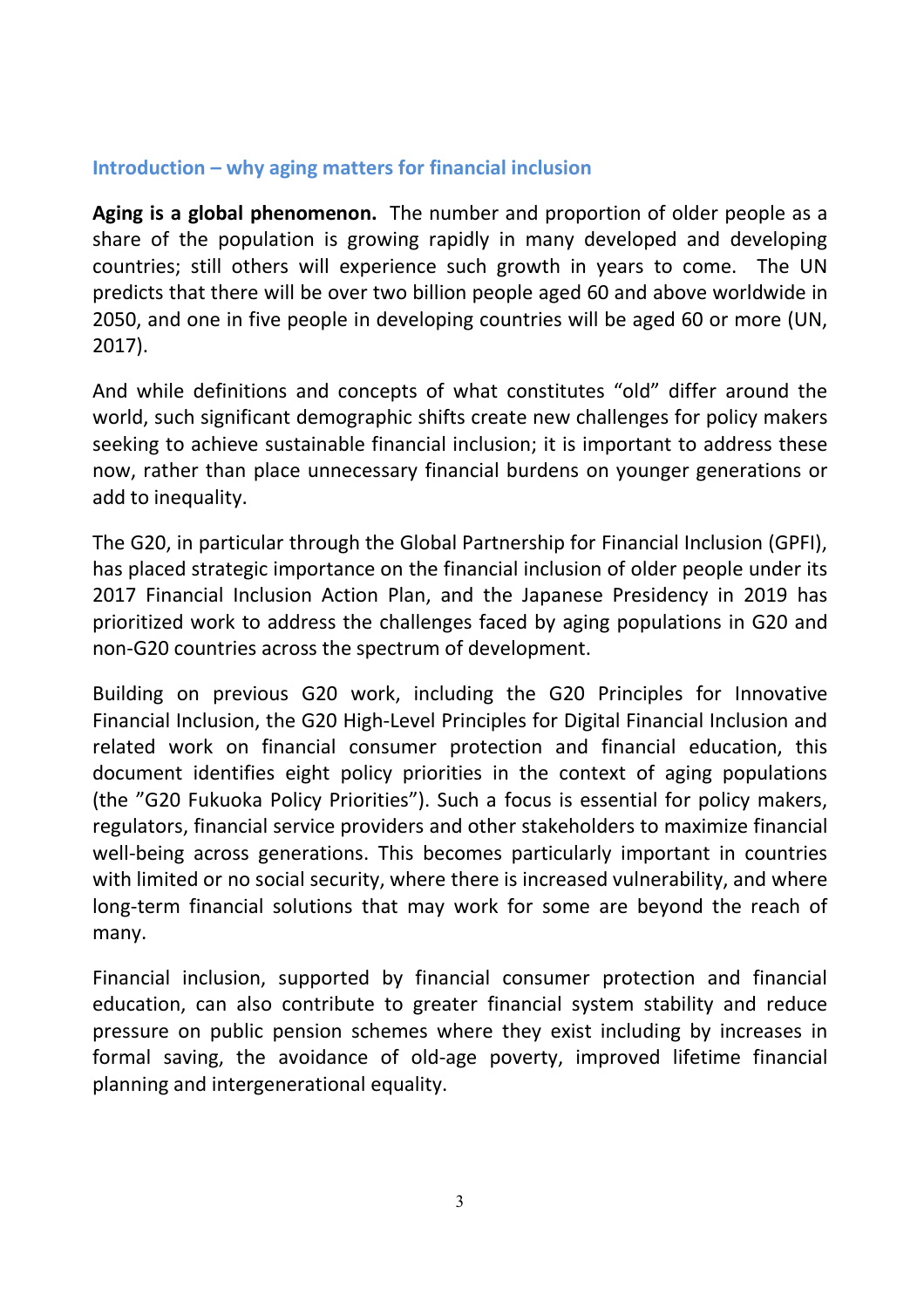#### **Opportunities and Challenges**

**Aging creates opportunities and challenges for individuals, society and the economy in both developed and developing countries.** First of all, while there is variation across countries, aging populations will create a range of opportunities. In all economies, older workers will generate demand for new or additional financial products and services as working lives lengthen and formality increases. Their economic activities form the "Longevity Economy", which could have a large impact on economic prosperity. And the effect will not be limited to high-income countries. As populations age in less-developed economies, older workers will also continue to spend money and, with the relevant policy settings and infrastructure, younger adults will be able to use formal savings products to prepare for their anticipated longevity. Assets held and managed by, or on behalf of, older consumers will become increasingly significant as a proportion of overall assets held, and if properly directed have the potential to support productive activities, including small enterprises.

Further, longer life also allows for new types of life trajectory. Depending on individual circumstances and the level of economic prosperity, these may include various periods of training and employment, entrepreneurial activities, more time with families and communities, and opportunities to undertake leisure activities or philanthropy in the upcoming greater longevity society or "100-year life".

On the other hand, **aging poses challenges for financial inclusion**. The more longevity people enjoy, the more financial needs they have to plan and manage particularly, but not only, in later life. As people age, the risk of financial hardship and poverty due to insufficient savings and income plus additional expenditure increases. In less-developed economies with limited financial infrastructure, adults may be less likely to be aware of financial products to help them throughout various life stages and plan for a long-life, or to access them.

Expenses related to medicine, health and dental care, long-term care, adapted housing or physical assistance are likely to take an increasing proportion of the household budget in countries with access to such services. Many will not be sufficiently prepared for  $-$  or even aware of  $-$  these changing priorities, particularly as they often arise unexpectedly. This may be compounded in countries where social security and guaranteed (defined-benefit) pension incomes have been replaced by increasing levels of personal responsibility for retirement savings (for example via defined contribution arrangements). In high-income economies 46%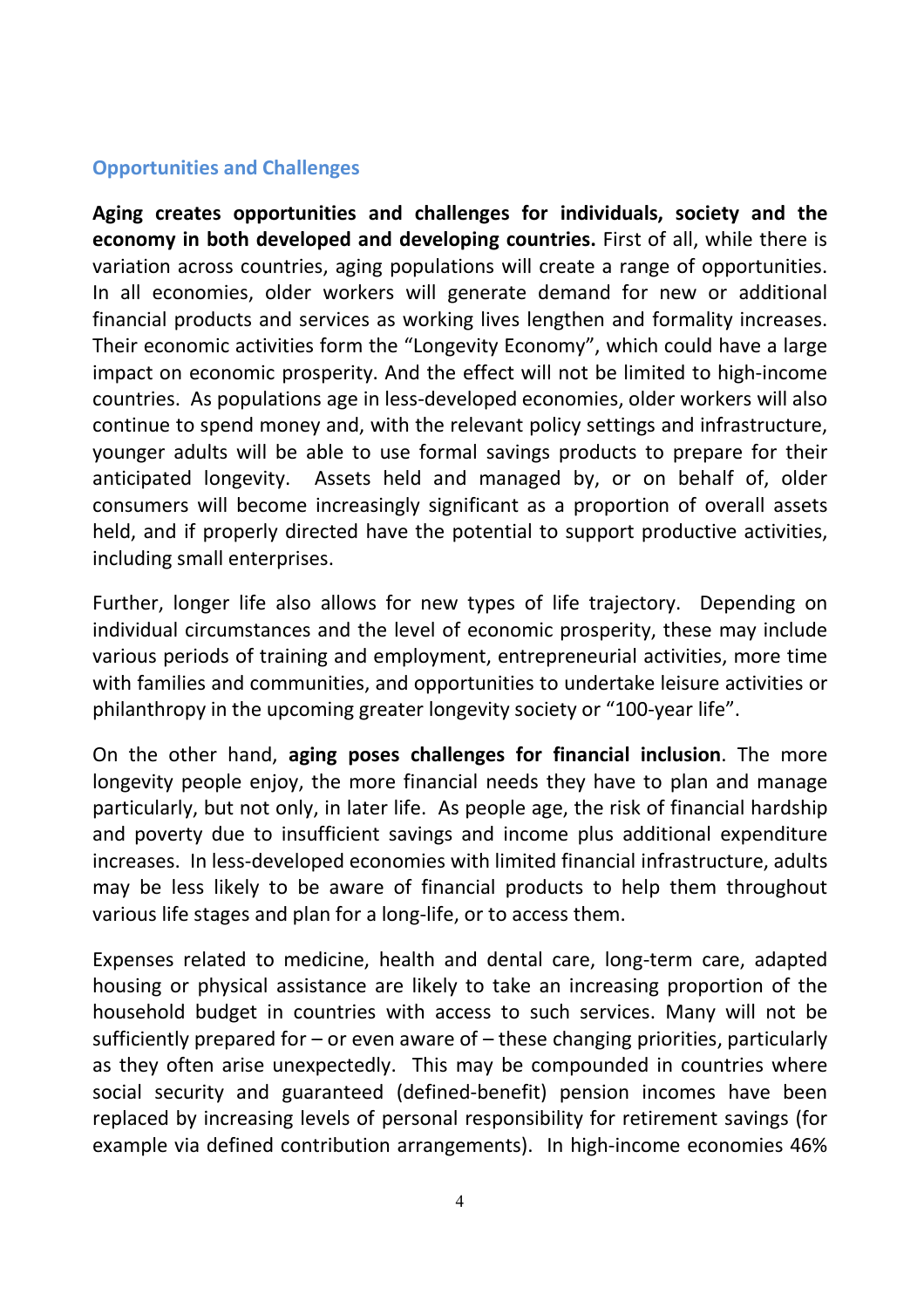of adults save money for old age, against only 16% in low- and middle-income economies (Findex, 2017). As a result, societies face a financing gap created by the misalignment of "life longevity" and "asset longevity" that may be mitigated, at least in part, by innovative financial products and services. The challenges are greater for many women, as they tend to live longer than men and are more likely to be poorer in old age.

While older age is not itself a cause of vulnerability, there are factors that make it more likely an older person will experience vulnerability in terms of effectively managing their financial lives. Cognitive and physical decline including, for example, impairment arising from Alzheimer's disease and other forms of dementia are more likely in later life, with important implications for financial inclusion. Financial decision-making becomes harder as cognitive skills decline, making it increasingly difficult for older people to choose and manage any financial products they may hold or stick to financial plans. As the shift towards digital financial services continues and financial inclusion is increasingly driven by technological innovation, low levels of financial and digital literacy can compound these issues, and further threaten financial security in old age.

Physical decline also makes financial institutions less accessible; travel becomes more difficult and reading, hearing or using digital tools can be problematic. These are important reminders that all of us, even if we are financially included today, may face financial exclusion in older age. Furthermore, these effects, alongside factors such as social isolation and reliance on family and friends, contribute to the serious risk of financial abuse and fraud.

While health issues are more common in older adults, they vary in terms of onset and intensity. In addition, older adults are diverse in terms of factors such as income, savings, housing, education, employment or family and by characteristics such as gender or geographical location. Financial inclusion efforts should therefore be customized to individual needs and circumstances.

Aging also has an implication on sustainability and transfer of micro, small and medium-sized enterprises (MSMEs). As aging increases the need for ownership transfer in MSMEs, unmet financial needs can lead to failure of the transfer process, which may in turn impact on the financial security of the entrepreneur in retirement, lead to loss of jobs and supply chain disruptions.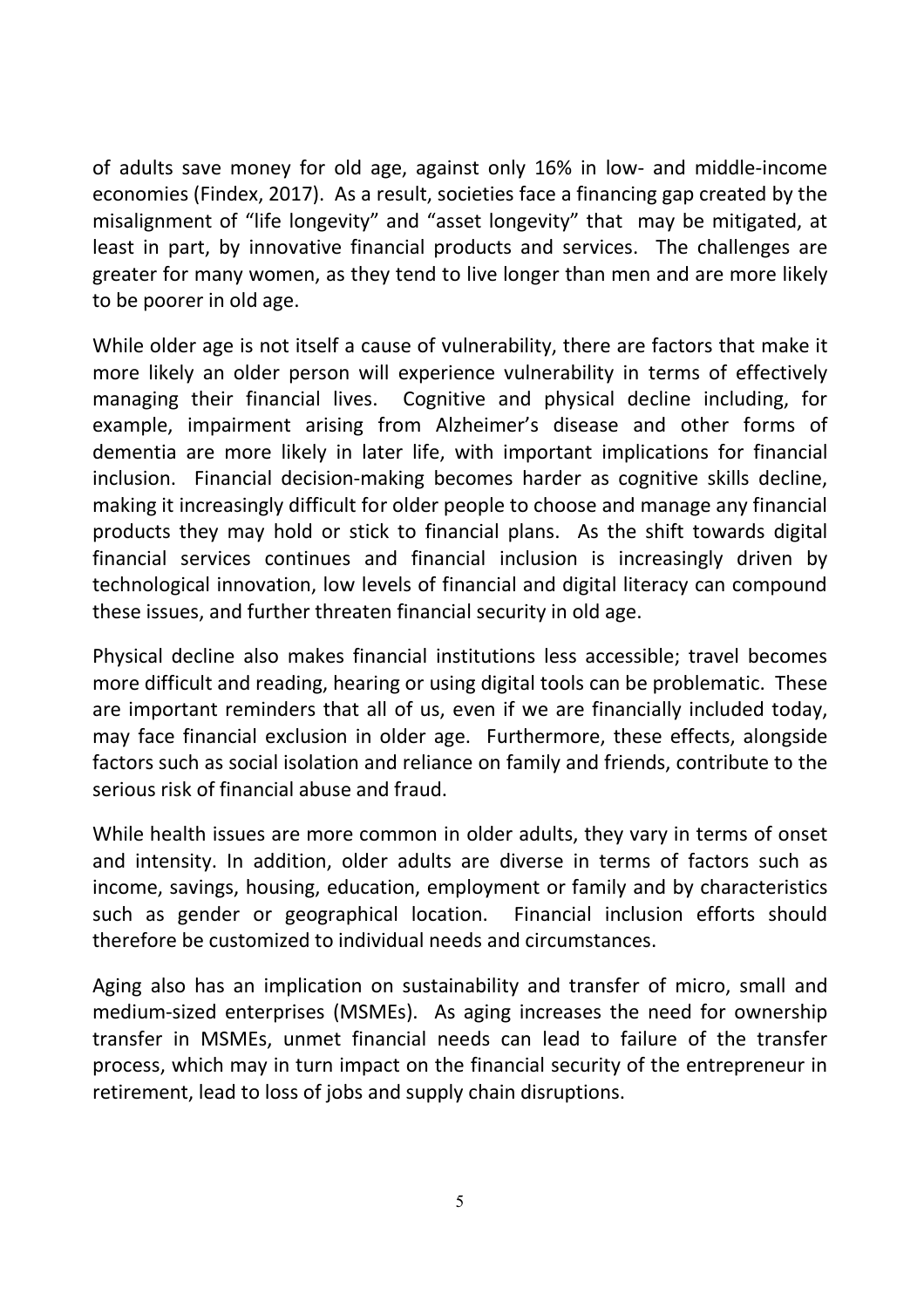#### **G20 Fukuoka Policy Priorities on Aging and Financial Inclusion**

**Supporting aging populations with coherent financial inclusion policies is an important component of inclusive, sustainable development.** The GPFI has identified the following eight priorities (G20 Fukuoka Policy Priorities). These aim to help policy makers, financial service providers, consumers and other actors in the real economy to identify and address the challenges associated with aging populations and the global increase in longevity discussed above. They reflect policies and practices to improve the outcomes of both current generations of older people and future generations.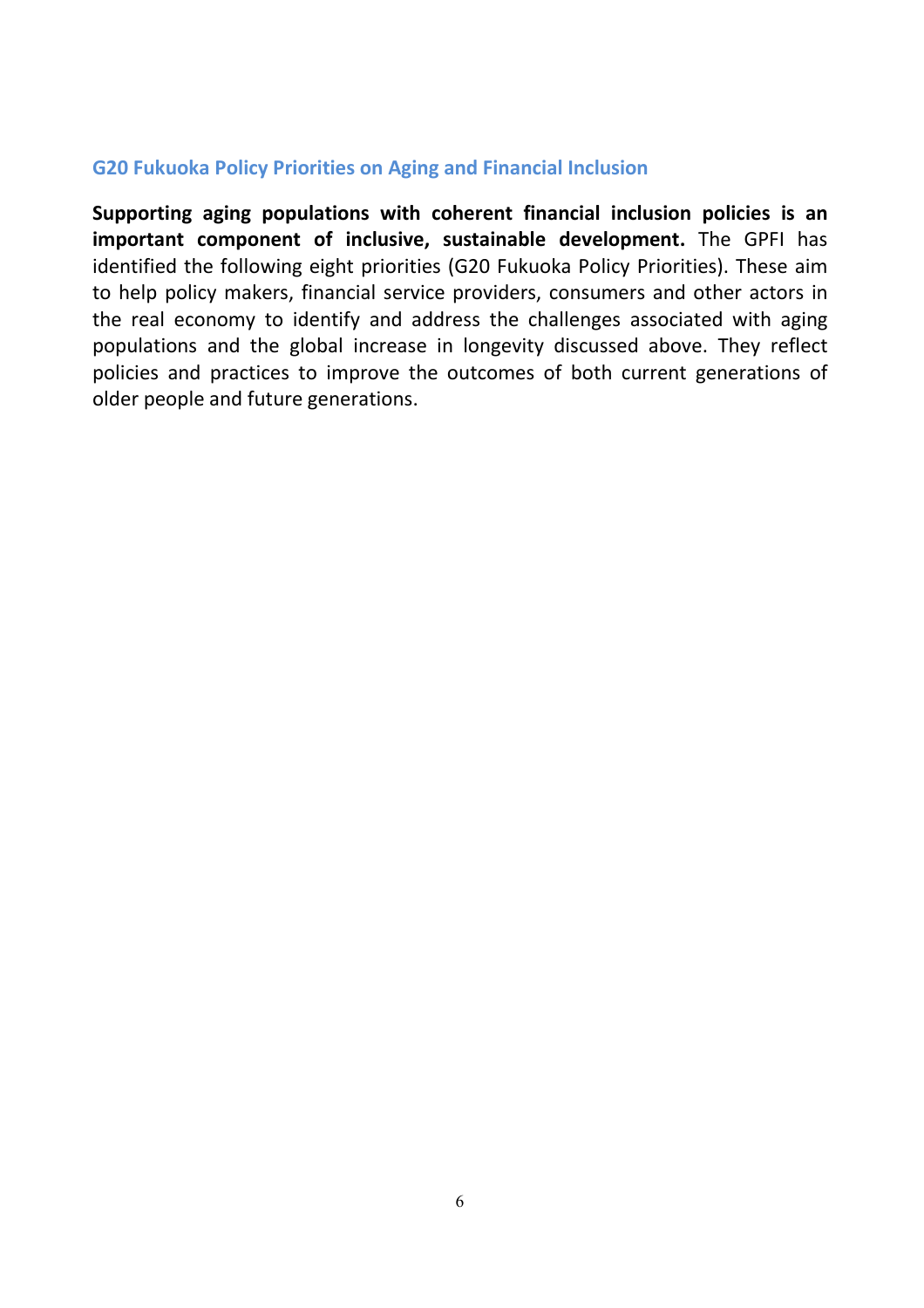## *G20Fukuoka PolicyPrioritiesonAgingandFinancialInclusion*

- *Usedataandevidence*
	- *Usevarioussourcesofdataandevidencetoshowwhichpoliciesareworking andidentifywhatelseneedstobedone*
- *Strengthen digital and financial literacy* 
	- Aim to provide everyone with practical skills and knowledge to manage in a *changing financial landscape*
- *Support lifetime financial planning* 
	- *Developprogramsandproductstoencouragelong-termplans*
- *Customise-addressthediverseneedsofolderpeople*
	- *Createproductsandservicesthataretailoredtotherangeofneedsofolder people*
- *Innovate harness inclusive technologies* 
	- $\checkmark$  Make the most of technologies in developing financial products, protecting *consumersanddeliveringfinancialeducation*
- *Protect tackle financial abuse and fraud of older people* 
	- *Identify problems quickly and use multi-pronged approaches to prevent older peoplefrombecomingvictimsoffinancialabuseorfraud*
- *Encouragestakeholderengagement-amulti-sectoralapproach*
	- *Workwithdifferentsectorstoensureaconsistentandcomprehensive approachtowardsfinancialinclusion*
- *Target key audiences address vulnerabilities* 
	- *Considertheneedsofgroupswhomaybevulnerableorunderserved*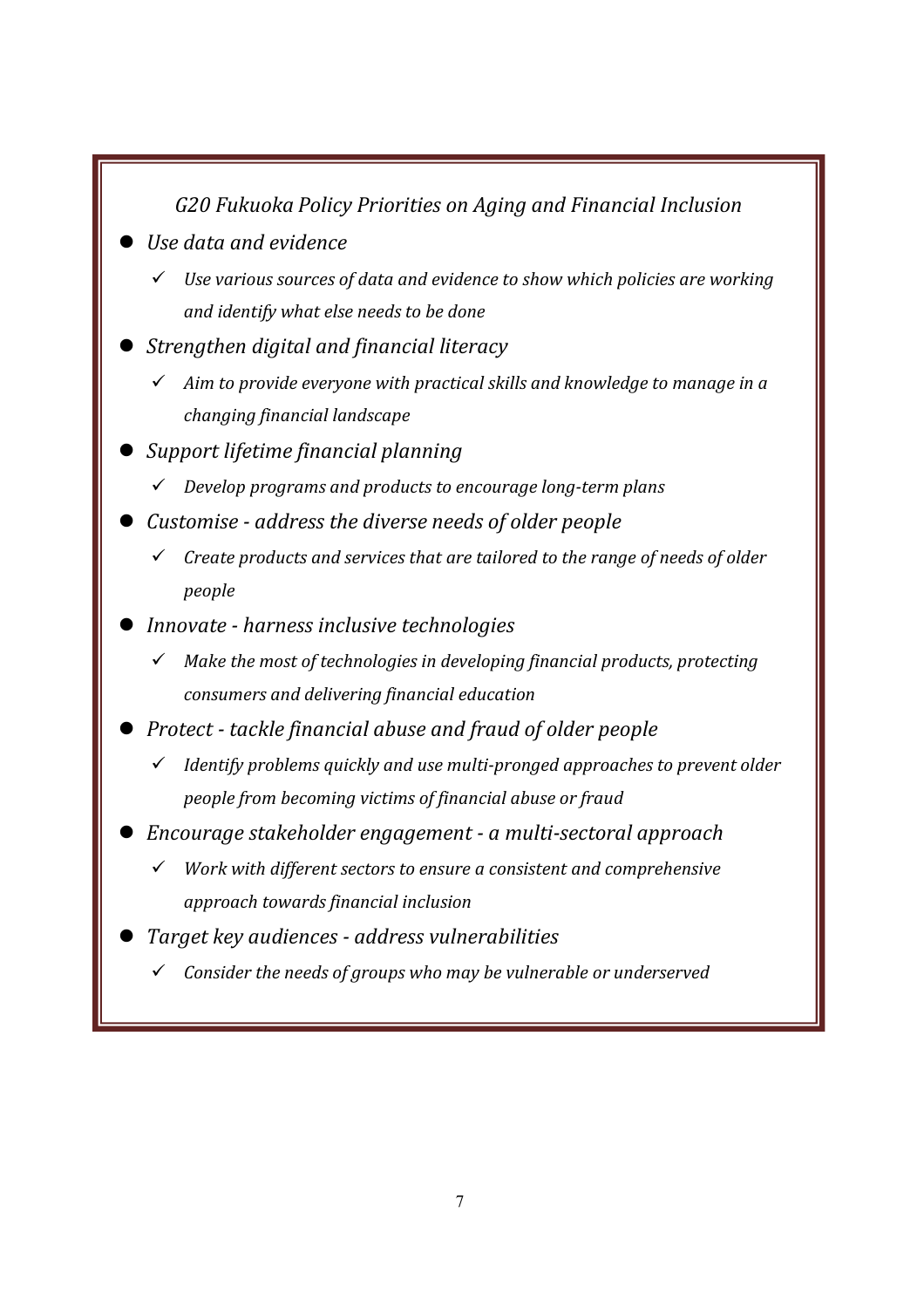#### *Use data and evidence*

**Financial inclusion policies are most effective when they are evidence based**. Developing policy responses to promote financial inclusion of older people requires an understanding of their characteristics, behaviors and challenges. Relevant demand- and supply-side data and evidence, drawn from a range of quantitative and qualitative sources, can inform such an understanding. Such evidence may focus on aging populations or be disaggregated to explore possible variations by age. Data analysis by age would help policy makers to know whether financial inclusion policies are working across all age groups, and identify possible pockets of financial exclusion by gender or other characteristics that may be associated with age, such as health or income.

Existing survey instruments to collect comparable data on financial inclusion, financial literacy and financial well-being alongside relevant information on age, gender and other characteristics are available and have been widely used (Global FINDEX, 2017; OECD, 2017). However, a recent stocktaking exercise of members of the Alliance for Financial Inclusion suggests that many do not currently analyze financial inclusion data by age because the data are not easily accessible. Policy makers may be able to identify accessible sources of data or consider undertaking new data collection to learn more about older populations.

Data can also be used when designing financial inclusion policies for older adults and to monitor their effectiveness. Information about the ways in which older people typically access financial products and where they go to find information or seek help can be useful in the design phase. The implementation of financial inclusion policies can benefit from pilot-testing and evaluation to understand whether they are having the required impact, and whether this is consistent across subgroups of the older population, such as widows, rural elderly, MSMEs and older entrepreneurs.

#### *Strengthen digital and financial literacy*

**There is a need to support the digital and financial literacy skills** of older people and those responsible for their financial decisions, to help them keep up with the pace of change and avoid risk factors that could influence their financial well-being. Older people are more likely to need tailored provision of up-to-date knowledge and information presented in an appealing, jargon-free way – taking into account their diverse preferences and needs, physical and cognitive capacities and the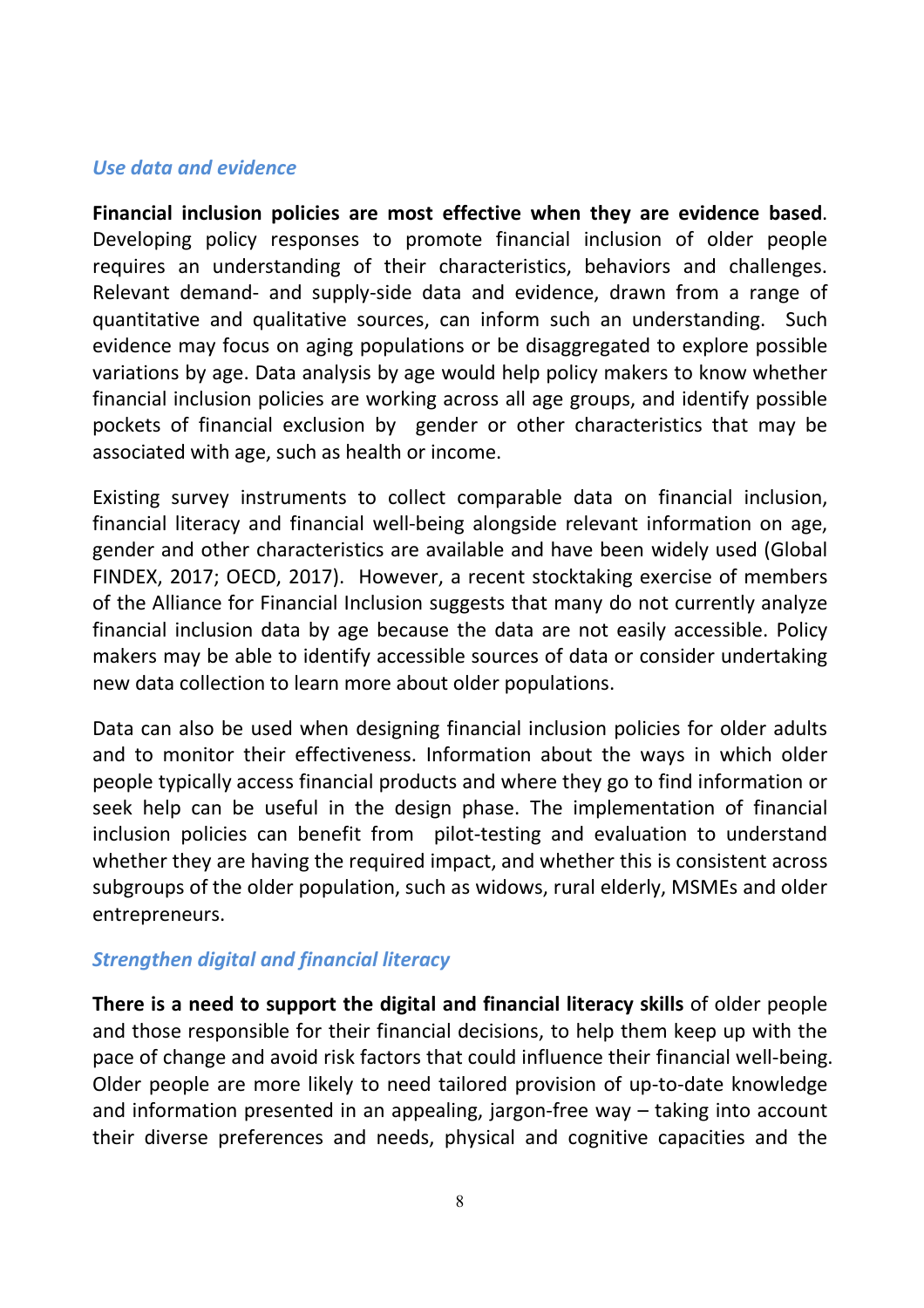rapidly changing financial landscape. They also need to know when and where to seek professional financial advice, be confident to ask questions, make complaints or seek redress.

At the same time, there is a need to support the financial literacy skills of young people, women and working age adults to help them make financial plans for older age.

Policy makers should strive to strengthen and encourage evidence-based design and delivery. Financial education can be provided through a variety of channels, including employer-sponsored training, self-guided online learning or community classes. Social media can also be used to create online communities that support one another in a variety of ways such as providing tips and encouragement to stick to a budget or work towards personal saving and investment goals. Some have a nation-wide financial education network of local committees, consisting of both public and private sectors promoting financial preparedness in later life, and others have formulated financial literacy strategies designed specifically for older people or put measures in place to help educate older consumers about digital financial services.

With the increased digitalization of the financial landscape, including the digital delivery of financial education, it is also critical to support and strengthen the digital skills of older people. Families and communities can facilitate the development of such skills through example and guidance. Further, policy makers and other stakeholders can develop initiatives that address both financial literacy and digital skills simultaneously by educating older people about the safe use of digital financial services.

#### *Support lifetime financial planning*

Many adults reach old age without sufficient savings, insurance, public or private pensions to live on or to fund long-term care. For example, while 68% of the world's older population receives a pension, only 26% in Central and Southern Asia and 23% in sub-Saharan Africa do so. Pension coverage is lower among older women than older men in all regions (UN, 2018).

As a result, many older adults may find it difficult to manage everyday living costs. Some mitigate this uncertainty by continuing to work in old age, or attempt to borrow money to cover any shortfall. Others are forced to rely on family members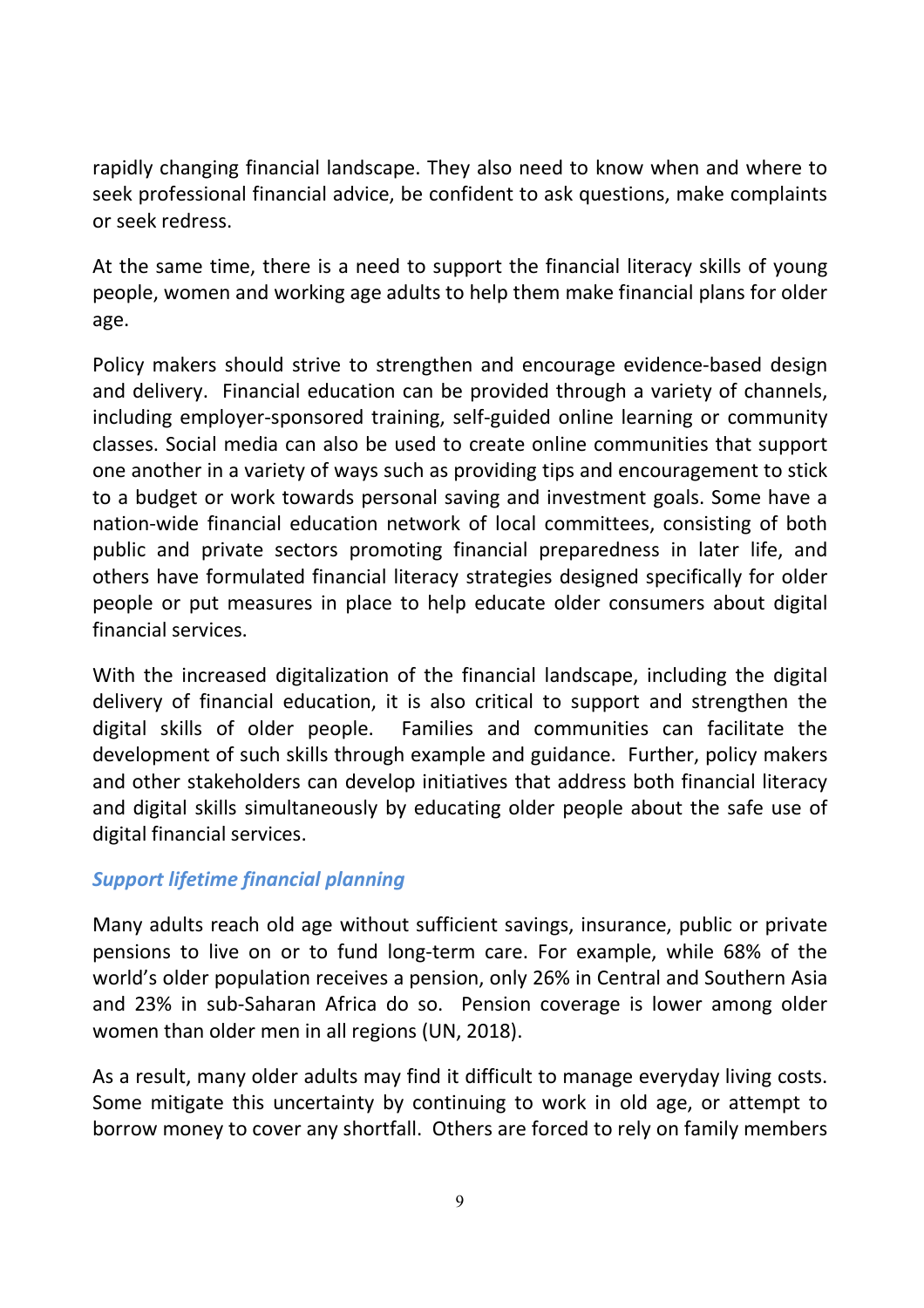or social assistance where available. An inability to cover daily expenses can create severe financial stress, mental health issues and increased risk of social isolation. Income shocks, such as those resulting from illness, family bereavement or other life events may also create severe financial hardship.

**A combination of financial guidance, advice and product design, with appropriate consumer protection, can support lifetime financial planning** by illustrating financial needs in old age, explaining the relevance of starting young and providing access to the tools and services that make it possible. Such measures may be particularly relevant for women given their lower pension coverage and for younger people to ensure they are included from an early age.

Financial products can be designed to enhance the financial security and savings, particularly of the most vulnerable, including low-income households and people in the informal economy. Incentive mechanisms can be used to encourage savings behavior such as matched savings, concessional tax rates, opt-out schemes or automatic enrolment. Furthermore, a range of accessible insurance products such as critical illness or long-term care products can provide greater financial security.

Lifetime financial planning does not stop once a person reaches old age. People who have accumulated assets may benefit from guidance on how to make the best use of them. Such guidance might include calculating how much they can afford to spend and setting expenditure priorities, as well as finding appropriate financial products to manage assets or smooth income in this decumulation phase. This may include consideration of the benefits and risks of products designed for homeowners to access housing equity.

#### *Customize – address the diverse needs of older people*

**It is important that financial inclusion policies and approaches address the diverse financial needs of older consumers in a customized way**, respecting individual wishes and taking into account gerontological viewpoints as well as characteristics that may increase the risk of financial exclusion such as gender, cognitive and physical capacity, health, housing status or asset accumulation. It is also important to recognize that future generations of older people may not have the same requirements as those of today.

Financial institutions have a role to play in supporting older consumers who need customized support. New and existing financial products and services can be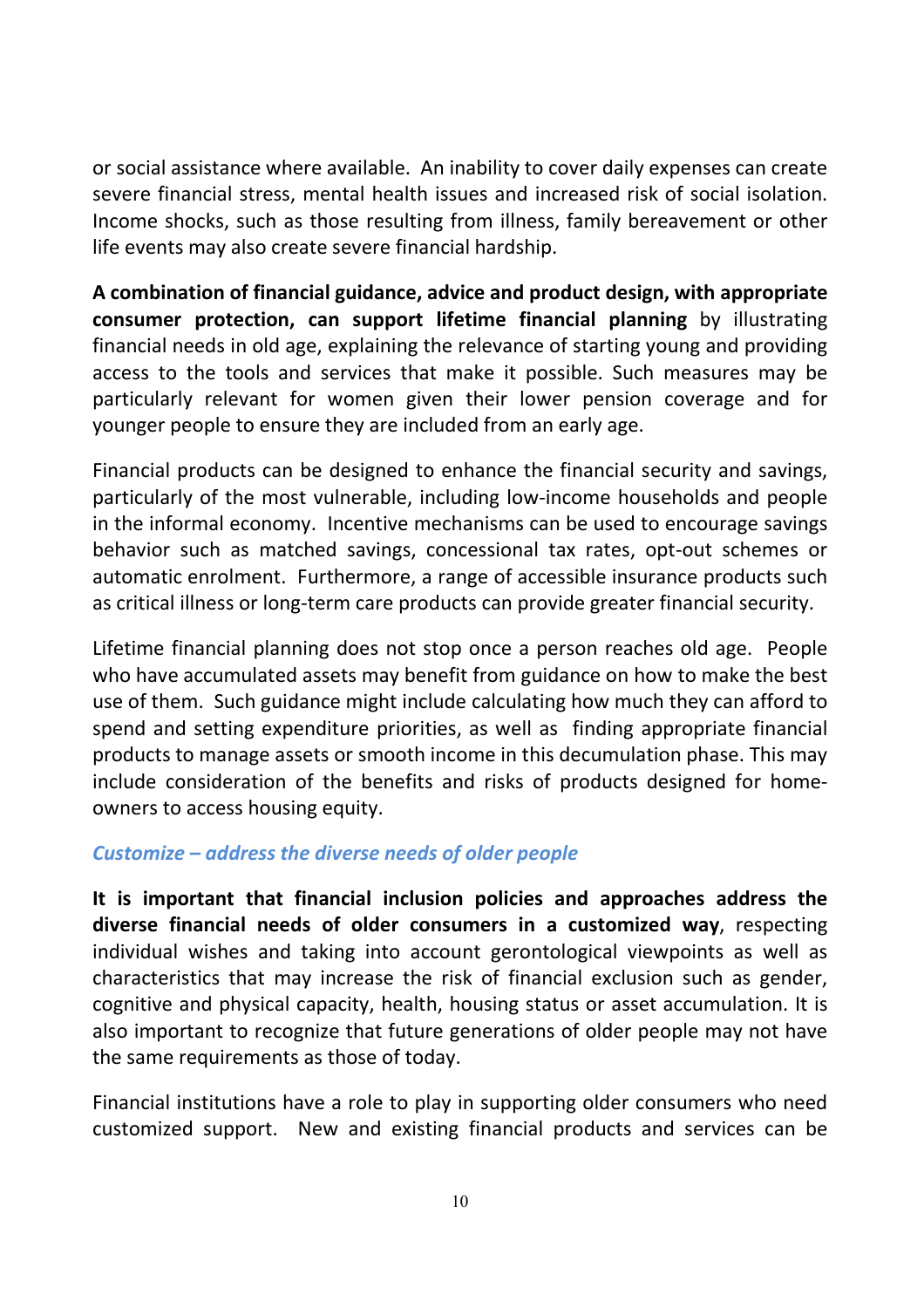tailored to facilitate use, with approaches such as large print, seated queuing systems and bookable appointments. Cashier desks and ATMs can be designed to be accessible to people with physical impairments such as arthritis or those using mobility aids. Staff can be trained to take into account the needs of individuals, without recourse to generic age-based approaches. Financial products can be designed in ways that benefit consumers and providers by using insights from consumer data to reduce the fees and costs and optimize the service. Technologies such as audio and video communication can also be used to provide customized responses for those with low levels of literacy or sensory limitations.

For older adults, lack of access to a bank branch can present additional challenges. For example, many communities do not have access to bank branches, either because the infrastructure has never been created or because traditional providers are moving towards branchless models. Some financial institutions have implemented measures to address the lack of physical access by offering mobile bank branches or sharing facilities with other providers, such as post offices, or by offering home visits. In some jurisdictions there are requirements or voluntary agreements about the factors to take into account before considering closing a bank branch, including the availability of alternatives and balancing the impact on vulnerable customers with the commercial needs of the business.

Many policy makers and regulators have started to consider financial product lifecycles in addition to point-of-sale requirements. Some jurisdictions have introduced explicit measures to regulate the governance of financial products. This includes requirements that financial products are designed and distributed in accordance with the needs of the identified target population. The aim is to promote a "customer-centric" approach, based on sound evidence. Such approaches could, for example, ensure that credit and insurance products take full account of the profile and needs of older consumers and older entrepreneurs, rather than creating blanket exclusions due to age.

#### *Innovate - harness inclusive technologies*

**Technology can play an important role in realizing the opportunities and addressing the challenges for financial inclusion associated with aging**. Access to digital financial services depends in part on access to mobile phones and the internet. While such access is lowest among older adults in all economies, fewer than half of the eldest adults in low and middle income economies have a mobile phone, and less than 10% have internet access.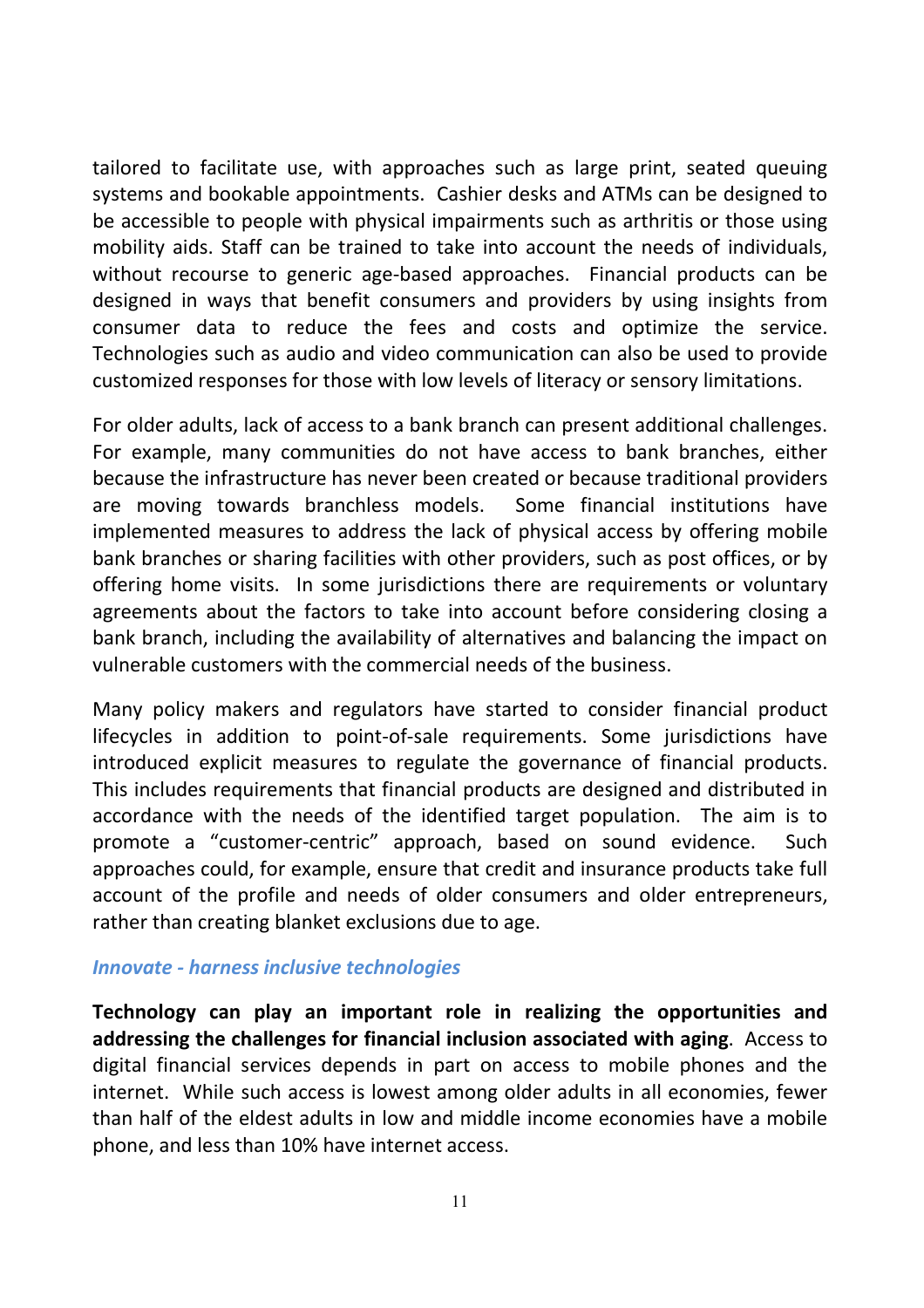At the same time, technology can create barriers for some older consumers who may prefer traditional forms of transacting, such as cash payments, face-to-face service, and paper statements (Age UK, 2016), or those who may lack the familiarity, confidence or digital literacy to engage with digital financial services. It is vital that technology takes account of these barriers in order to support financial inclusion for older people.

Innovation in social security provision and digital financial services can support the financial inclusion of older people when designed with customer needs in mind and appropriate consumer protection. For example, in some jurisdictions advancements in biometrics and identification verification technologies have been employed in government and financial service provision, including in remote areas. Such technologies can also make it easier for customers with physical impairments to remain autonomous and financially included. Voice commands and dictation can also be used in place of keyboard or touchscreen controls to help with online access to financial accounts.

Innovative digital financial services using algorithms could identify actions or patterns of behavior that indicate a client may have made a mistake or misunderstood something. This could be particularly useful for older adults that are less comfortable with using digital financial services. Such technology can also be used to identify potentially fraudulent transactions and prevent them from being processed, for example through the use of artificial intelligence to identify and block phone numbers used for voice phishing or identify potential harmful emails.

Many older people have a preference for paper-based communications, although easy-to-use digital tools can provide urgent information and simplify decision making processes. Such innovative approaches can draw on behavioral economics or pedagogical science to help older consumers to make financial product choices or work towards financial goals (OECD 2018). Solutions include sending registered participants simple text messages with important warnings on scams, or letting users set automatic calendar reminders to ensure they pay their bills on time.

#### *Protect - tackle financial abuse and fraud of older people*

Financial abuse of older people as defined by the World Health Organization (WHO) includes illegally using an older person's money, property or assets, and is one form of abuse of the elderly. It is common within a relationship where there is an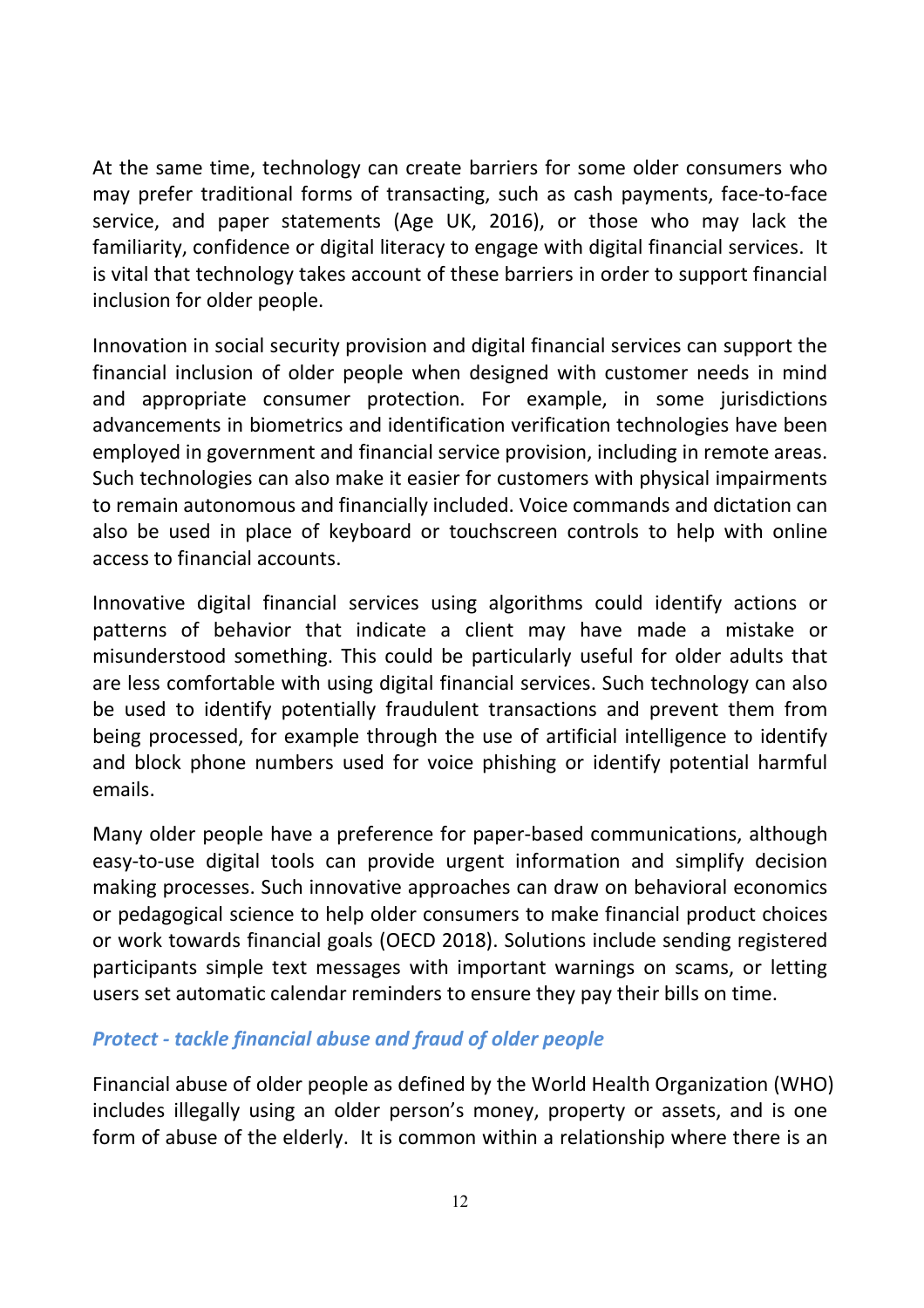existing expectation of trust, including family members, friends or neighbors, but also occurs via digital channels such as email accounts, social media or websites.

Financial abuse can take the form of scams or frauds, resulting in significant financial losses to individuals. A study into older investor vulnerability by IOSCO found that there was an almost unanimous view among participating regulators that **older investors were at greater risk than other investors of losing money to fraud or being taken advantage of** (IOSCO, 2018).

While there are clear indications that elder financial abuse, frauds and scams are widespread, there are also challenges involved in collecting data or doing research on financial abuse of older people, including under-reporting, which limits current understanding of the issue. However, some jurisdictions have established dedicated reporting systems to track issues.

Some policy makers have focused on measures to increase awareness and selfprotection among older consumers through financial literacy and targeted communication initiatives. Consumers also need to make informed decisions about delegating financial decisions. The balance with financial consumer protection measures is important. For example, some jurisdictions have explicit legislative or regulatory requirements to protect older people from financial scams and ensure appropriate evidencing of informed consent. At the same time, appropriate supervision of advertising targeted at older people, also has a role to play.

Trustworthy financial service providers can support older consumers at risk of financial abuse, fraud or scams (AARP Public Policy Institute, 2016), and some have put a number of protective measures in place. These include disseminating tailored fraud prevention messages, establishing dedicated call centers, developing guidance and training branch staff to recognize tell-tale signs of physical or cognitive impairment or identify and question suspicious or unusual payments which could be indicators of abuse.

#### *Encourage stakeholder engagement - a multi-sectoral approach*

Given the multiple dimensions of the issue and the wide range of approaches and interventions that are needed, **it is important that organizations from financial and non-financial sectors work together to support the financial inclusion of older consumers and older entrepreneurs**. This includes public, private and civil society institutions from the financial sector as well as organizations representing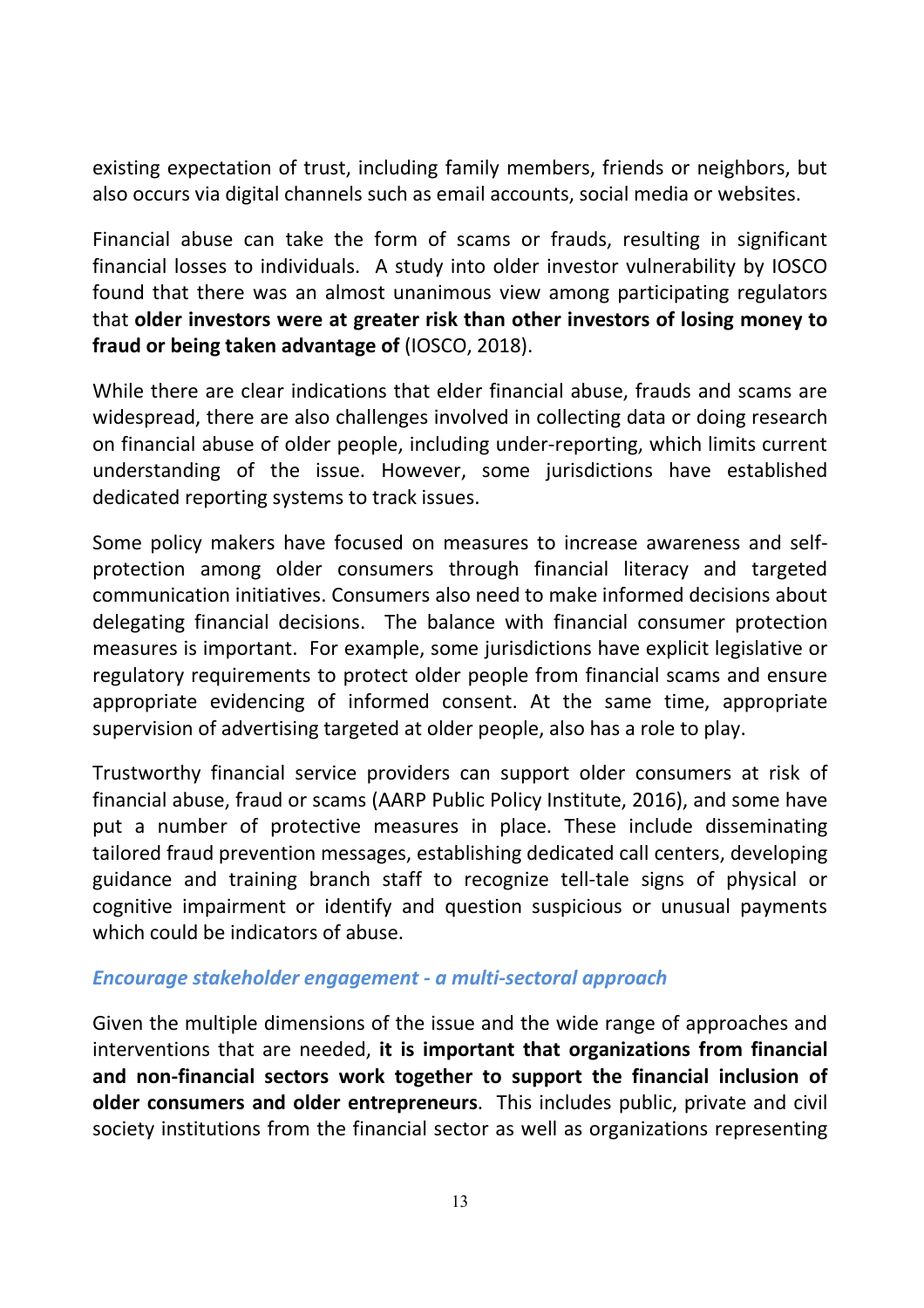the interests of older people. In addition, potential stakeholders from other sectors, including retail, telecommunications, leisure, health and education can play a role. Organizations specializing in the needs of particular groups of people such as rural populations or those focusing on specific physical or mental disabilities also have unique insights that can help to support financial inclusion among older people.

In many cases, organizations in the broader community providing services (such as convenience stores, nursing homes, pharmacies, public transport providers or restaurants) may not view themselves as stakeholders within the context of supporting financial inclusion of older people. However, it is important to raise awareness within this broader community context concerning the ways in which older people interact with financial products and services in order to ensure safe financial transactions among their older customers.

Formal or informal steering groups or committees can be useful to provide a forum to ensure that all sectors understand and address issues relevant to local circumstances in a consistent manner. Such groups or committees may form the basis of a strategy and a roadmap which could be part of a broader strategy holistically addressing financial education, financial consumer protection and other issues related to aging, developed in accordance with international guidance where relevant.

#### *Target key audiences – address vulnerabilities*

**Some financial inclusion issues are particularly pressing for specific target audiences, members of which may be more likely to be disadvantaged or underserved**. Such groups may include those living in poverty and people with chronic sickness or disability. People with low literacy and numeracy skills, those who have worked entirely in the informal sector or with irregular employment patterns, and those who have not worked in adulthood due to caring responsibilities or lack of opportunity are also more likely to be vulnerable. Supporting these groups is particularly important as combinations of disadvantage are likely to increase vulnerability to financial and social exclusion and isolation.

Women are a particularly important audience. On average, they have lower lifetime earnings, are less digitally and financially literate, use fewer formal financial services including bank accounts, and live longer than men (WEF, 2018; OECD, 2017, FINDEX 2017). Women often receive smaller pension payments than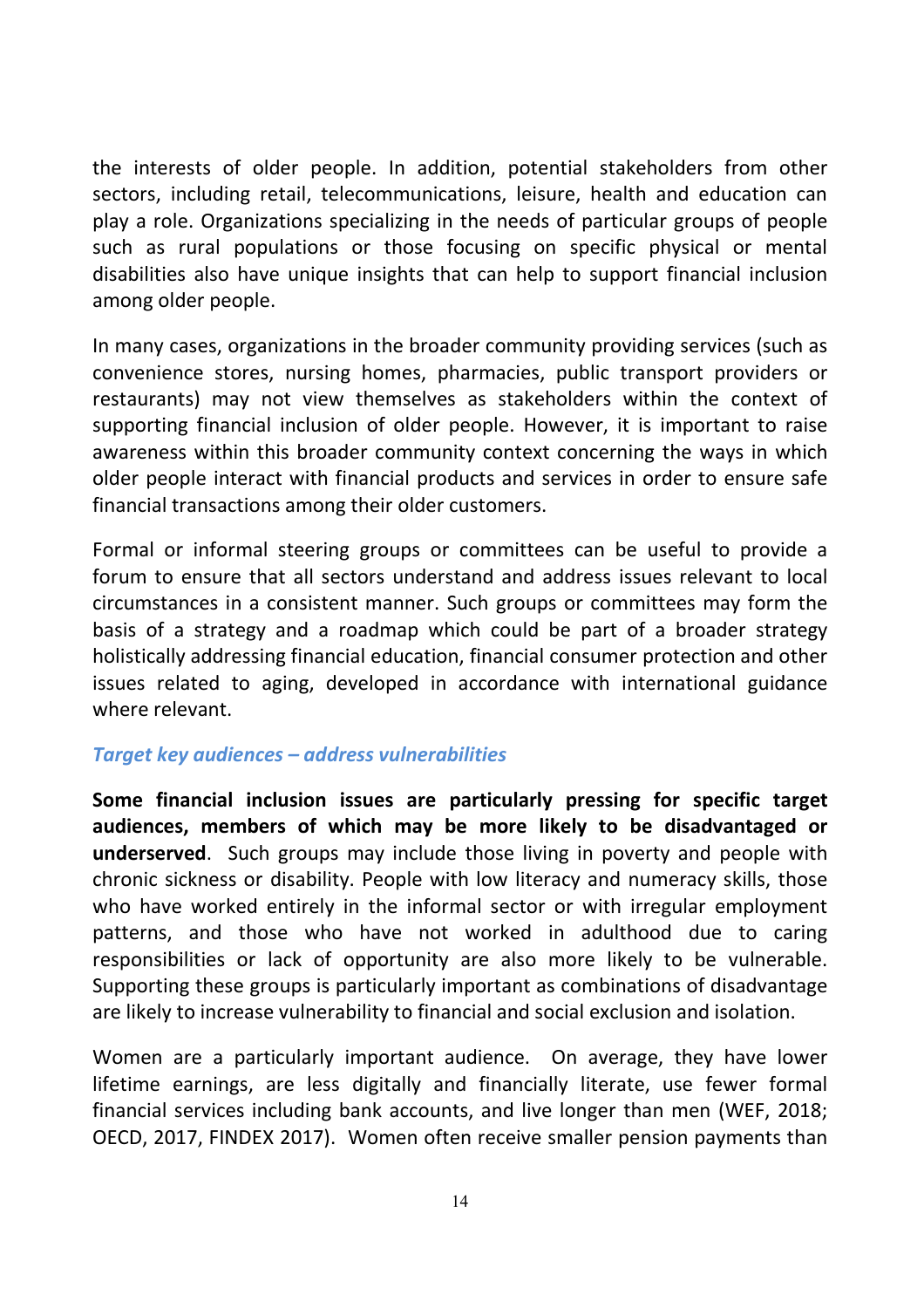men, partly because women get paid less during their working years and lose compensation when they leave the labor force for caring duties such as raising children. As a result of these factors, women often face increased challenges in covering planned and unexpected expenses in old age and are more likely than men to face poverty in old age.

Young people are also important when considering the implication of aging, both because the potential burden of supporting a large population of older people and because of their own anticipated longevity. Well-designed and timely financial education policies and appropriate financial products are essential to help them to make financial plans and develop positive habits and behaviors that will keep them in good financial health as they age.

Similarly, some self-employed older adults will start a business out of necessity due to insufficient savings for retirement. These older self-employed people are more likely to face various barriers to financial inclusion including difficulty accessing appropriate financial products such as business credit as well as support for business transfer. This can prevent the development of a sustainable business.

Entrepreneurship mentoring programs and appropriate financial product design may help to address some of these challenges as part of a broader policy package to support small businesses, which may include access to pension products for business owners and their employees. Appropriate products or services (such as business transfer planning advisory services, trust arrangements, mezzanine finance vehicles, matching platforms and financial tools for younger entrepreneurs taking on established businesses) may also be helpful for the transfer of management or ownership of a small business.